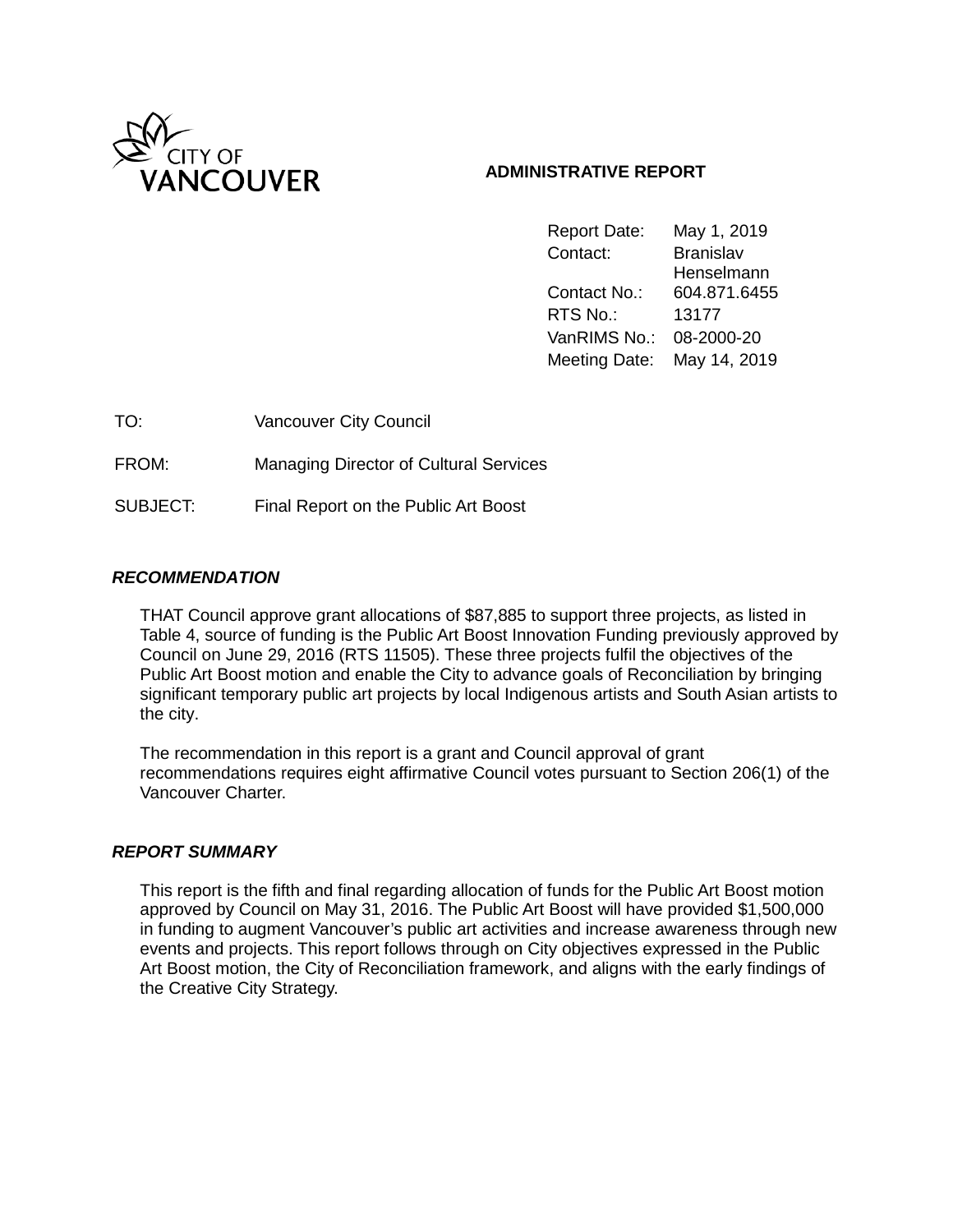#### *COUNCIL AUTHORITY/PREVIOUS DECISIONS*

Vancouver's Culture Plan: Strategic Directions for the Next 5 Years (2014-2018) received by Council in October 23, 2013 (RTS 10309) aims to support a diverse and thriving cultural ecology. Specific directions related to the recommendations in this report are to:

- Expand support to emerging and innovative artistic practice;
- Increase public participation and community engagement in arts and culture;
- Promote local arts and culture; and
- Improve access to new and underserved communities.

In 2014, Council approved Maximizing Investment in the Public Art Program (RTS 09535) which included program changes that enabled the commissioning of artworks of international significance for prominent sites through establishment of a new Signature Projects Fund. The report also reaffirmed a strong City commitment to commissioning public art in neighbourhoods throughout Vancouver.

On June 2, 2016, following a Council Motion for a Public Art Boost, Council recommended funding of \$1,500,000 (RTS 11505) to augment Vancouver's public art activities and awareness through new events and projects, with an initial allocation of \$755,000. The motion (**Appendix A**) calls for more opportunities for local First Nations artwork in the public realm and directs staff to leverage community partners to enable significant new public art projects.

On March 29, 2017, Council approved Public Art Boost recommendations of \$490,000 for ten new partnership opportunities as well as allocations of \$148,000 for eleven communityled project grants (RTS 11571).

On May 2, 2017 Council directed staff to develop a new, comprehensive Creative City Strategy that addresses current and emerging challenges and opportunities, reflects the culture and history of the city, and interfaces with other City policies and strategies.

On January 31, 2018 Council approved allocations of \$152,000 for twelve additional community-led public art projects (RTS 12342).

On May 25, 2018, Council received a Report Reference on the Creative City Strategy – Early Findings from Preliminary Engagement, which includes Reconciliation, Equity and Access, Investment and Visibility, Capacity and Collaboration as key themes.

On February 26, 2019, Council approved allocations of \$167,115 in grants from the Innovation Fund to support five partnership projects and the Creative City Strategy Symposium.

#### *CITY MANAGER'S/GENERAL MANAGER'S COMMENTS*

The City Manager recommends approval of the foregoing.

This report continues the significant steps to achieving Council's objectives for a Public Art Boost by leveraging community partner investments with Innovation Funding for three new opportunities which include a project highlighting the themes of travel and exchange among Indigenous peoples, a floating artist residency which will be devoted to artists from the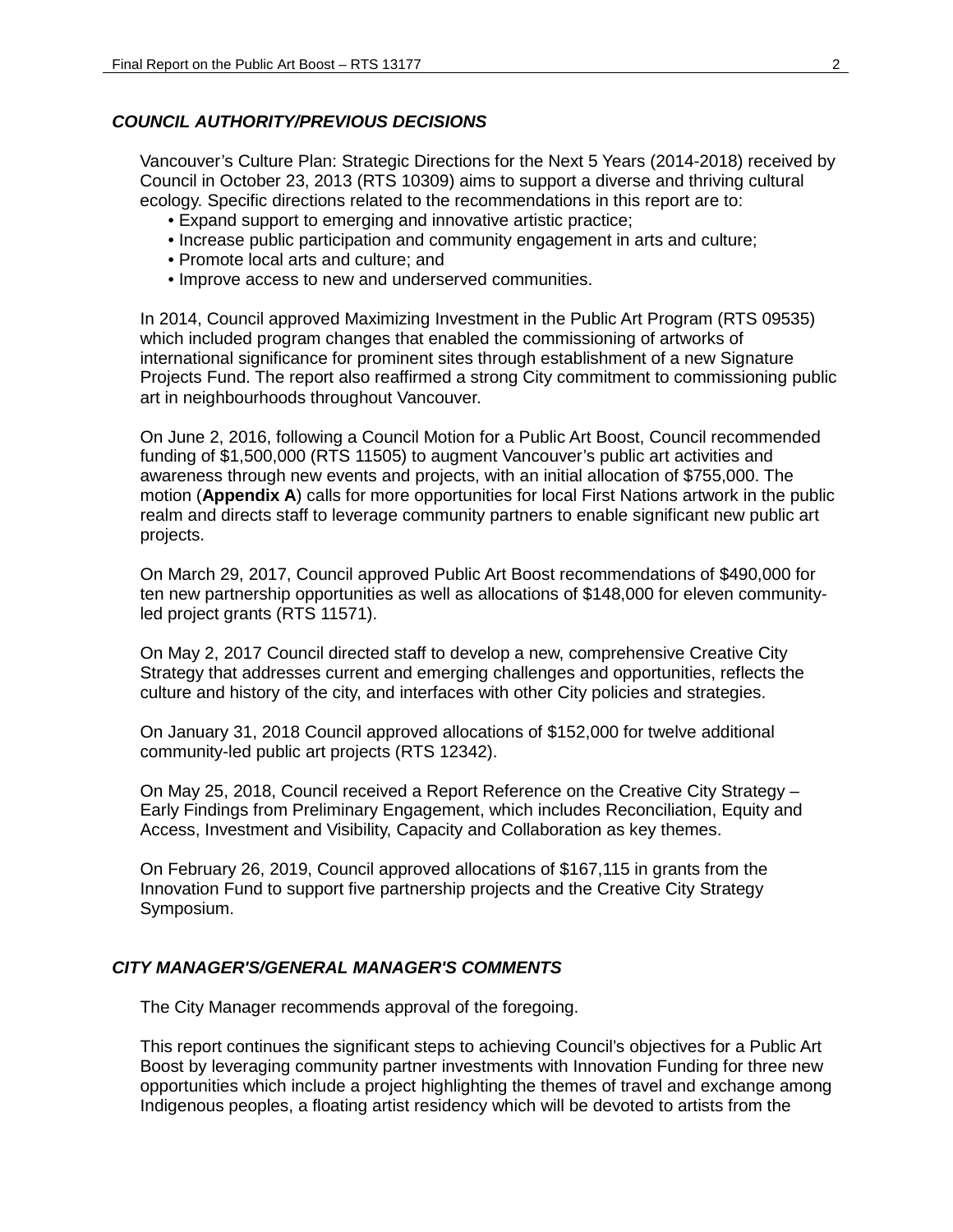Musqueam, Squamish, and Tsleil-Waututh First Nations as well as an Indigenous artist from Australia, and textile works by a South Asian artist and a Musqueam, Squamish or Tsleil-Waututh artist that can be 'interwoven' by members of the public. This report describes how key goals of the Public Art Boost motion have been met through community partnerships and Indigenous projects focusing on Reconciliation goals. The recommended projects reflect the importance of Musqueam, Squamish, and Tsleil-Waututh visibility and voice on the land, which has emerged as an important principle for the Nations through development of the Creative City Strategy and dialogue with artists.

#### *REPORT*

#### *Background/Context*

The City of Vancouver's Public Art Program manages civic funding to plan, program, commission and maintain public art. Significant works in a variety of scales, forms, and media contribute to the city's rich, diverse public realm. The Program also develops policy, and oversees and administers the public art process for major rezoning development projects.

The Public Art Program has been commissioning public art for more than 25 years and now manages a collection of over 300 permanent pieces of public art throughout the City. In 2018, the program completed 13 temporary artworks and 9 permanent artworks, including seven new temporary two-dimensional artworks by Indigenous artists, commissioned through the Indigenous Mural program in partnership with Engineering Services.

The Public Art Program regularly commissions Artist-Initiated Projects, selected through an open call in which artists propose ideas and sites for artworks in public spaces. The 2017 Artist-Initiated Projects led to six new commissions currently being developed across the city. A new Artist-Initiated call is currently open for projects to be developed and completed over the next two to three years.

Three additional permanent projects are underway: Lead Pencil Studio's *Home and Away* at Hastings Park, now in fabrication; Vanessa Kwan's *Houseplanters,* bronze sculptures for a Mount Pleasant park; and a significant new artwork by Rebecca Belmore and Osvaldo Yero for the newly expanded upper floors at the central Vancouver Public Library.

Public Art staff works regularly with staff of Planning, Urban Design and Sustainability, Park Board, and Engineering to identify opportunities to transform public spaces through encounters with art. Public Art Plans have been completed for Northeast False Creek and the Arbutus Greenway Project through consultations with artists and curators, Musqueam, Squamish, and Tsleil-Waututh First Nations, neighbouring communities, landscape architects and developers in order to respond to the many opportunities and demands for public art in these key areas.

In 2019, the Public Art Program will begin planning for the first Signature Fund project working with Musqueam, Squamish, and Tsleil-Waututh First Nations.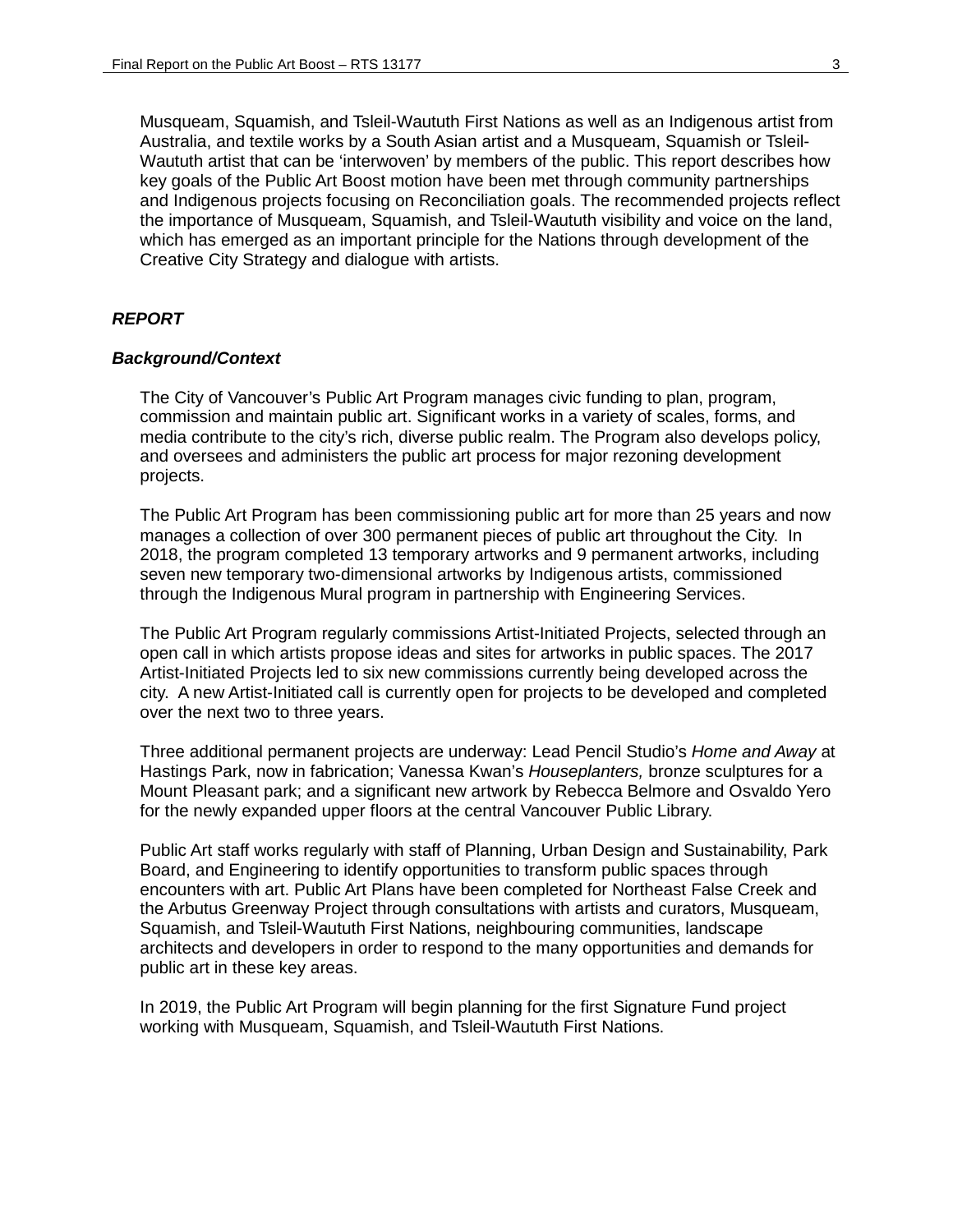#### *Public Art Boost*

On May 31, 2016, Council approved a motion (**Appendix A**) directing staff to create a "public art boost." The motion's goals were to expand the profile of public art in the city, increase public art funding available to organizations, and offer more opportunities to integrate local First Nations art in the city. Staff were directed to pursue a number of projects: identify barriers to public art; find projects in progress that could be enabled; explore using the Innovation Fund to leverage community partners for significant new public art projects; plan for maintenance of public art; and support a public awareness campaign about Vancouver's public art.

Quick Starts identified in 2016 used Innovation Funding to provide major support to the Create Vancouver Society to launch the Vancouver Mural Festival, and to the Lumière Festival Society for new lighted artwork commissions. Capital funds supported projects by CityStudio and a new public art infrastructure project developed with the Musqueam First Nation.

In 2017 and 2018, three granting streams supported 33 projects across the city, with partners including Vancouver Pride Society, Western Front Society, Il Centro – Italian Cultural Centre Society, Vines Art Festival and the Or Gallery.

In early 2019, Innovation Funds were used to support partnerships with the Contemporary Art Gallery, Collingwood Neighbourhood House, and Dr. Sun Yat-Sen Classical Chinese Garden resulting in public artworks ranging from Feminist Land Art Retreat's flying banner artwork to a series of Transit Shelter posters by Paul Wong documenting his mother's traditional homemade Chinese medicines. Innovation Funding was also allocated to support the Creative City Strategy Symposium, a one-day event which brought together artists and arts professionals from Vancouver and across Canada to explore key questions in the Creative City Strategy, including plenary sessions on Musqueam, Squamish and Tsleil-Waututh visibility on the land and on public art's role in cultural redress and memory.

#### *Strategic Analysis*

Following the approval of a Public Art Boost, on June 29, 2016 Council approved recommended allocations of \$1,500,000 to create opportunities for artists and other partners to support Vancouver's vibrant and world-class emerging art scene, sources of funding to be:

- i. \$500,000 from the Innovation Fund for matching grants; and
- ii. \$1,000,000 from the 2015-2018 Capital Plan for Social and Cultural Grants.

The following phased allocation plan was also approved at that time:

| <b>Description</b>  |           | <b>Sub-total Boost</b> |
|---------------------|-----------|------------------------|
| <b>Quick Starts</b> | 2016-2017 | \$755,000              |
| <b>New Projects</b> | 2017-2019 | \$745,000              |
| Total               |           | \$1,500,000            |

**Table 1: Summary of Total Public Art Boost Funding Allocation**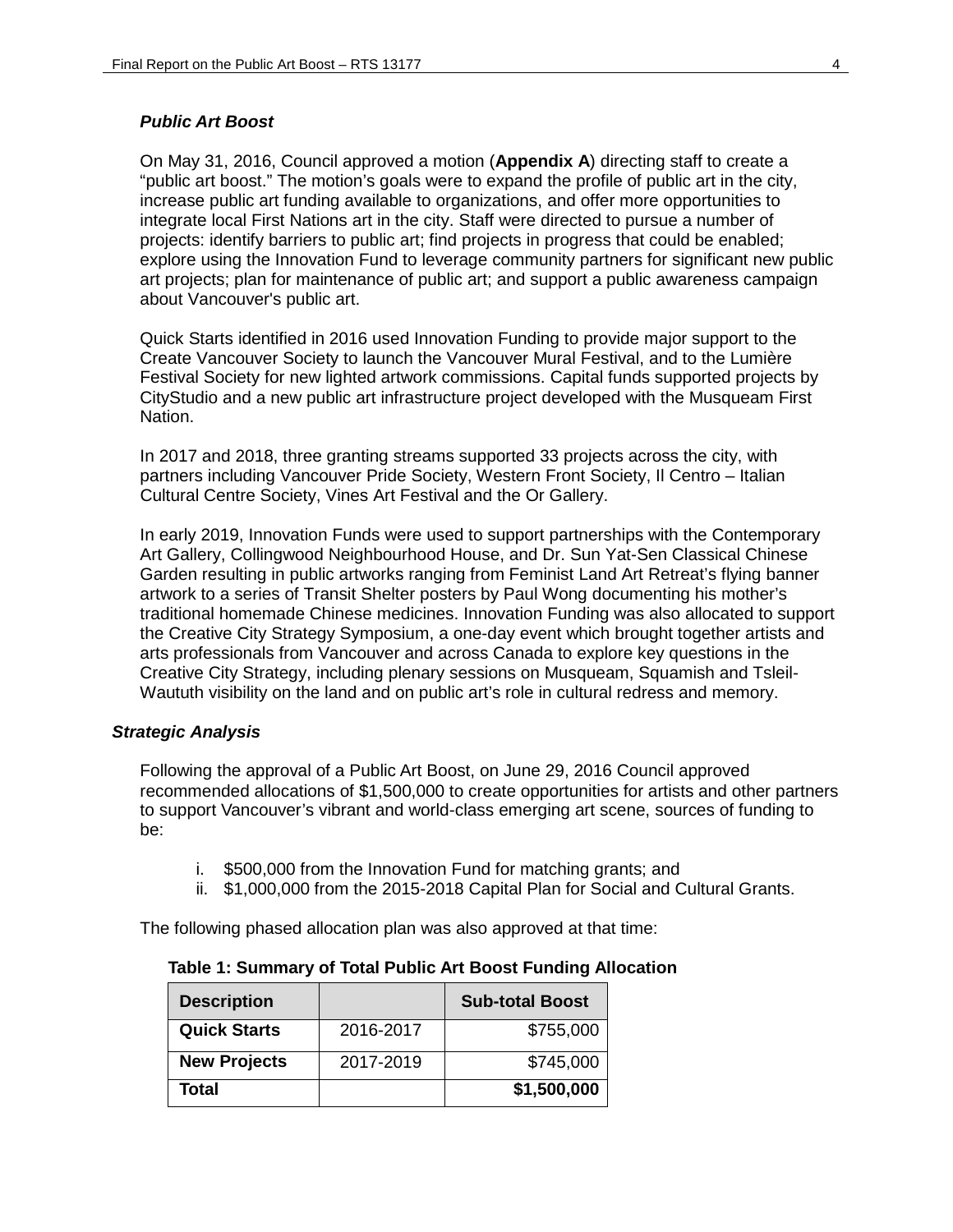### *Quick Starts*

Included in the June 29, 2016 report were five Quick Start projects, resulting in 80 new artworks. Table 2 below summarises the five quick start public art projects totalling \$755,000 as approved for the first phase of the Public Art Boost.

| Area                                      | Project                                                                               | <b>Outcome</b>                                                                 | <b>Public Art</b><br><b>Boost</b> |
|-------------------------------------------|---------------------------------------------------------------------------------------|--------------------------------------------------------------------------------|-----------------------------------|
| <b>Partnerships</b>                       | Vancouver Mural Festival<br>2016                                                      | 44 murals and festival in<br>Mount Pleasant                                    | \$200,000                         |
|                                           | Lumière Festival 2016,<br>West End BIA                                                | 3 artist lighting projects for<br>Jim Deva Plaza                               | \$45,000                          |
|                                           | Imagination Zone:<br><b>CityStudio and Emily Carr</b><br>University of Art and Design | 5 pilot projects (fall 2016)<br>and 10 curated projects<br>(2018)              | \$110,000                         |
|                                           | Musqueam Infrastructure<br>Project (South Vancouver)                                  | Crosswalk mural<br>designed by a Musqueam<br>artist (Marpole<br>neighbourhood) | \$100,000                         |
| <b>Community</b><br><b>Public Art</b>     | <b>Public Art Community</b><br>Grants (2017 and 2018)                                 | 23 community-led projects                                                      | \$300,000                         |
| <b>Total Quick</b><br><b>Starts Boost</b> |                                                                                       |                                                                                | \$755,000                         |

**Table 2: Quick Starts – Public Art Boost (2016-2017)**

### Public Art Community Grants 2017 and 2018:

A total of  $$300,000<sup>1</sup>$  $$300,000<sup>1</sup>$  $$300,000<sup>1</sup>$  in grants was recommended to support community organizations working with artists to produce twenty-three new public art projects. Projects include Radix's series of free public interventions in False Creek designed to explore the geographic, social and political consequences of sea level rise, a new community mural at Frog Hollow Neighbourhood House, and the wilding of 221a's outdoor venue in Chinatown by T'uy't'tanat Cease Wyss and a team of Indigenous youth.

The first phase of Public Art Boost allocations moved forward Council's goal of leveraging funds and partner resources to expand public art opportunities and enhance the experience of the public realm for residents and visitors. The subsequent phases of the allocations for the Public Art Boost continue this work.

### *Previous Projects Recommended*

In total, allocations for thirty-three new public art projects were approved in 2017 and 2018.

<span id="page-4-0"></span> $1$  Amount does not include \$32,050 contributed from the Public Art capital budget for a total amount of \$332,050 for the Public Art Community Grants.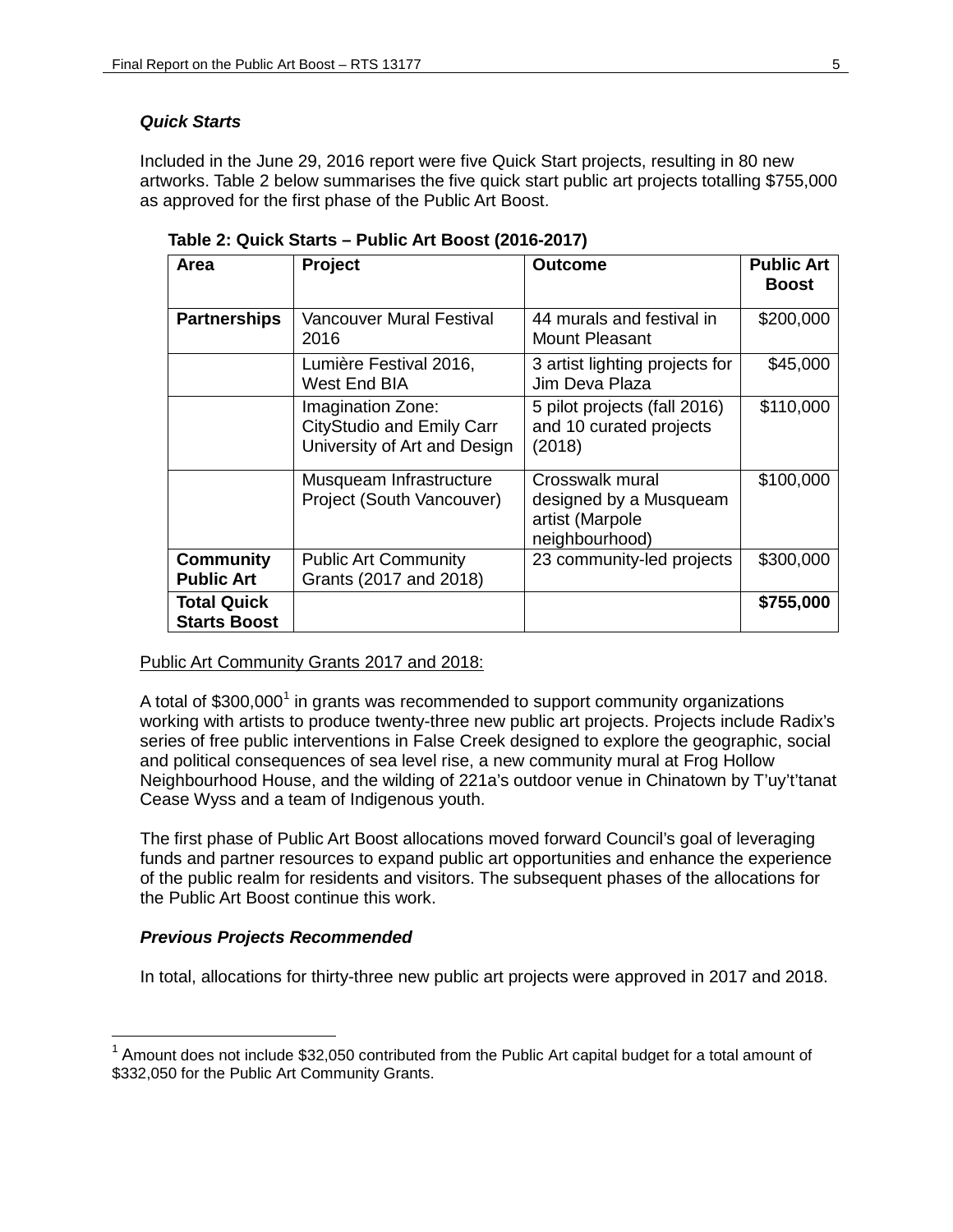In March 2017, along with recommendations for the Public Art Community Grants, staff recommended ten new projects to enrich Vancouver's public realm for a total of \$490,000 in grants. Recommended projects included support to increase the number of artists commissioned and reach broader audiences for ongoing events such as the Vancouver Mural Festival, the Lumière Festival and Façade Festival, as well as new singular projects such as a series of six temporary interventions by artists exploring material re-use, upcycling, and gift economies in Cathedral Square at Dunsmuir and Richards, and the upcoming inaugural commission for a dedicated art screen on The Independent at Kingsway and Broadway.

On February 26, 2019, Council approved disbursements of \$167,115 in Innovation Funding for five new partnership public art projects and the Creative City Strategy Symposium. These projects focused on Reconciliation and Equity, working with organizations as diverse as the Contemporary Art Gallery and the Wild Salmon Caravan to deliver innovative public art projects and festivals, temporary installations, and public information and engagement.

### *Final Projects Recommended for 2019*

The Public Art Program is partnering with three arts organizations to enable new public art projects that will use the remaining Public Art Boost Innovation Funds.

Table 3 below summarizes the previous Public Art Boost allocations and the remaining funds.

| <b>Public Art Boost</b><br><b>Phases</b> | <b>Allocation</b> | <b>Previously</b><br>Recomm'd | Recomm'd<br>this Report | <b>Balance</b><br><b>Remaining</b> |
|------------------------------------------|-------------------|-------------------------------|-------------------------|------------------------------------|
| <b>2016 Quick Starts</b>                 | \$755,000         | \$755,000                     |                         | \$0                                |
| 2017 & 2018 New<br><b>Projects</b>       | \$490,000         | \$490,000                     |                         | \$0                                |
| 2019 New Projects                        | \$255,000         | 167,115                       | \$87,885                | \$0                                |
| <b>TOTAL</b>                             | \$1,500,000       | \$1,412,115                   | \$87,885                | \$0                                |

#### **Table 3: Public Art Boost Allocations**

In this report, funding is being recommended for three new projects totalling \$87,885 to conclude allocations for the Public Art Boost.

#### *New Recommended Projects*

New recommended Projects continue to advance the goals of the Public Art Boost motion and support the importance of Musqueam, Squamish, and Tsleil-Waututh visibility and voice on the land, which has emerged as an important principle for the Nations through the development of the Creative City Strategy and dialogue with artists. New projects have a special focus on the following areas:

- Reconciliation: Supporting redress and reconciliation and partnering to bring new Indigenous public art projects to the city.
- Opportunities: Enabling significant new public art projects by community partners.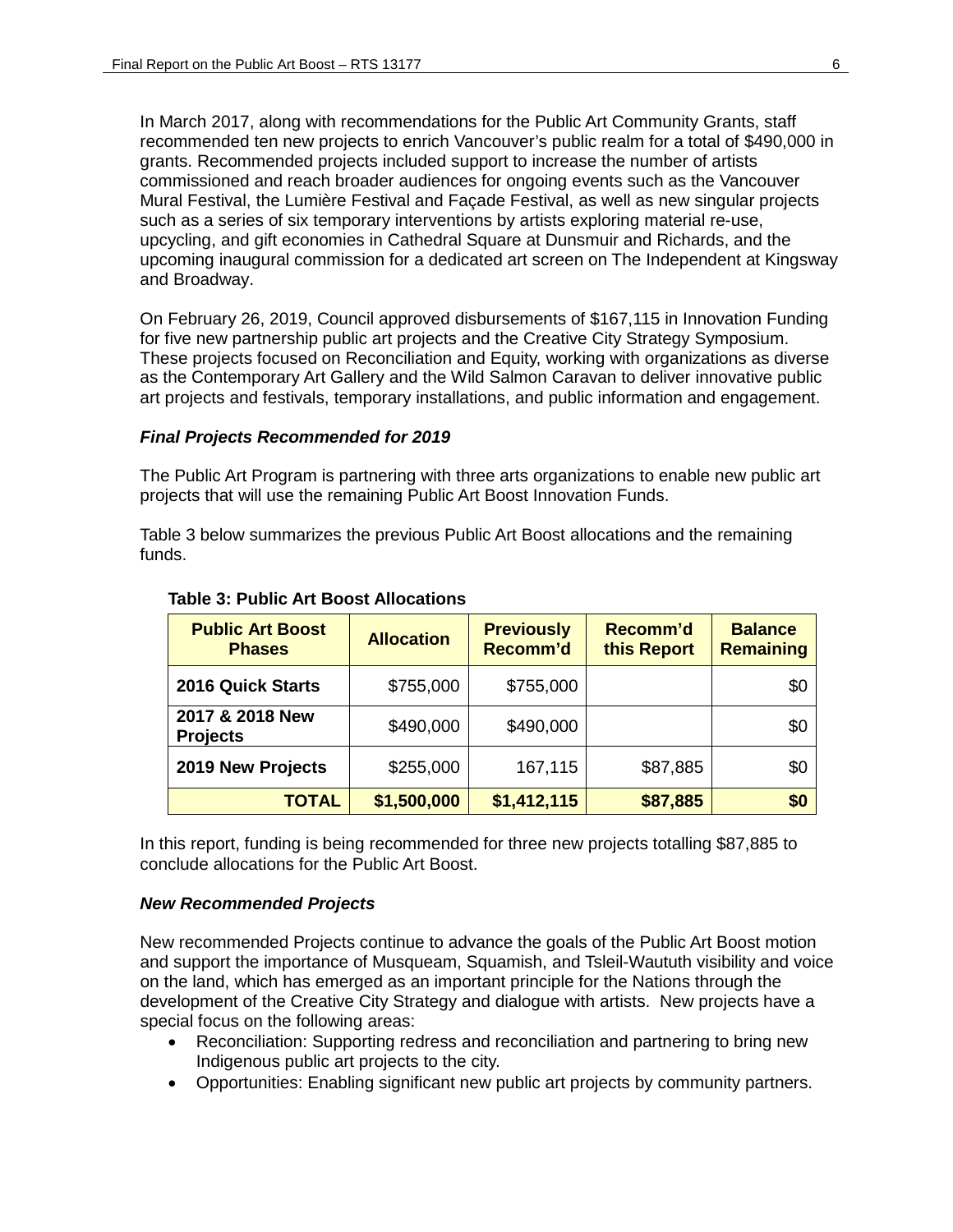These recommendations cover a range of diverse projects:

- *Transits and Returns –* As part of a major group exhibition featuring 19 Indigenous artists from lands all around the Pacific Ocean, Musqueam artist Debra Sparrow will create installations for two Canada Line stations. Derived from Sparrow's interest in "blanketing the city," these installations will connect the downtown site of the Vancouver Art Gallery with the Indigenous art at the Vancouver International Airport, extending into the public realm the exhibition's themes of travel and exchange among Indigenous peoples.
- *Skeins –* The Blue Cabin, a heritage project to restore a cabin once set on the North Vancouver foreshore and long used by noted Vancouver artists, will begin a new life in 2019 as a floating artist residency. Its inaugural year will be devoted to artists from the Musqueam, Squamish, and Tsleil-Waututh First Nations and an Indigenous artist from Australia. This Innovation Funding will allow for the realization of *Skeins*, a series of three residencies and public programs by Indigenous weavers from the local nations.
- *Indian Summer Festival –* This multi-arts festival provides ten days of creative, diverse, inclusive and innovative programming that focuses on the transformative power of the arts. As part of the festival, programming will also take place at the PAUSE pavilion, an outdoor programming hub situated at the site of the village of sana?qw, now known as Vanier Park. For 2019, guest curator, Joleen Mitton, of Plains Cree and Blackfoot heritage and founder of Vancouver Indigenous Fashion Week, will identify a Musqueam, Squamish or Tsleil-Waututh artist and a South Asian artist to present their own independent textile work representing each artist's visual language and tradition. These works will be mounted onto the tops of the stools that are stored on the walls of the PAUSE pavilion, much like a giant jigsaw puzzle*.* The two works will initially be separate, independent artworks, but as members of the public remove and replace the stools, they will be inadvertently 'weaving' the two textile pieces together in unexpected and infinite ways.

Table 4 below lists previously approved projects as well as the recommended projects by special area of focus along with recommended allocation amounts.

| <b>Previously Approved Projects</b>                                                          | <b>Approved</b><br><b>Amount</b> | <b>Match</b><br><b>Amount</b> |  |  |
|----------------------------------------------------------------------------------------------|----------------------------------|-------------------------------|--|--|
| <b>Quick Starts 2016 (RTS 11505)</b>                                                         |                                  |                               |  |  |
| • Create Vancouver Society – inaugural Vancouver<br><b>Mural Festival</b>                    | \$200,000                        | \$311,000                     |  |  |
| • West End BIA – Vancouver Lumière Festival 2016                                             | \$45,000                         | \$55,946                      |  |  |
| <b>Subtotal Quick Starts</b>                                                                 | \$245,000                        | \$366,946                     |  |  |
| 2019 Projects - (RTS 13029)                                                                  |                                  |                               |  |  |
| First Nations Health Authority - Wild Salmon<br>$\bullet$<br>Caravan                         | \$20,000                         | \$46,075                      |  |  |
| • Collingwood Neighbourhood House - Ancient<br>Cedar's Journey Home                          | \$5,000                          | \$106,700                     |  |  |
| Dr. Sun Yat Sen Classical Chinese Garden -<br>$\bullet$<br>Occupying Chinatown poster series | \$16,250                         | \$150,000                     |  |  |

#### **Table 4 – Innovation Fund Projects Including New Recommendations**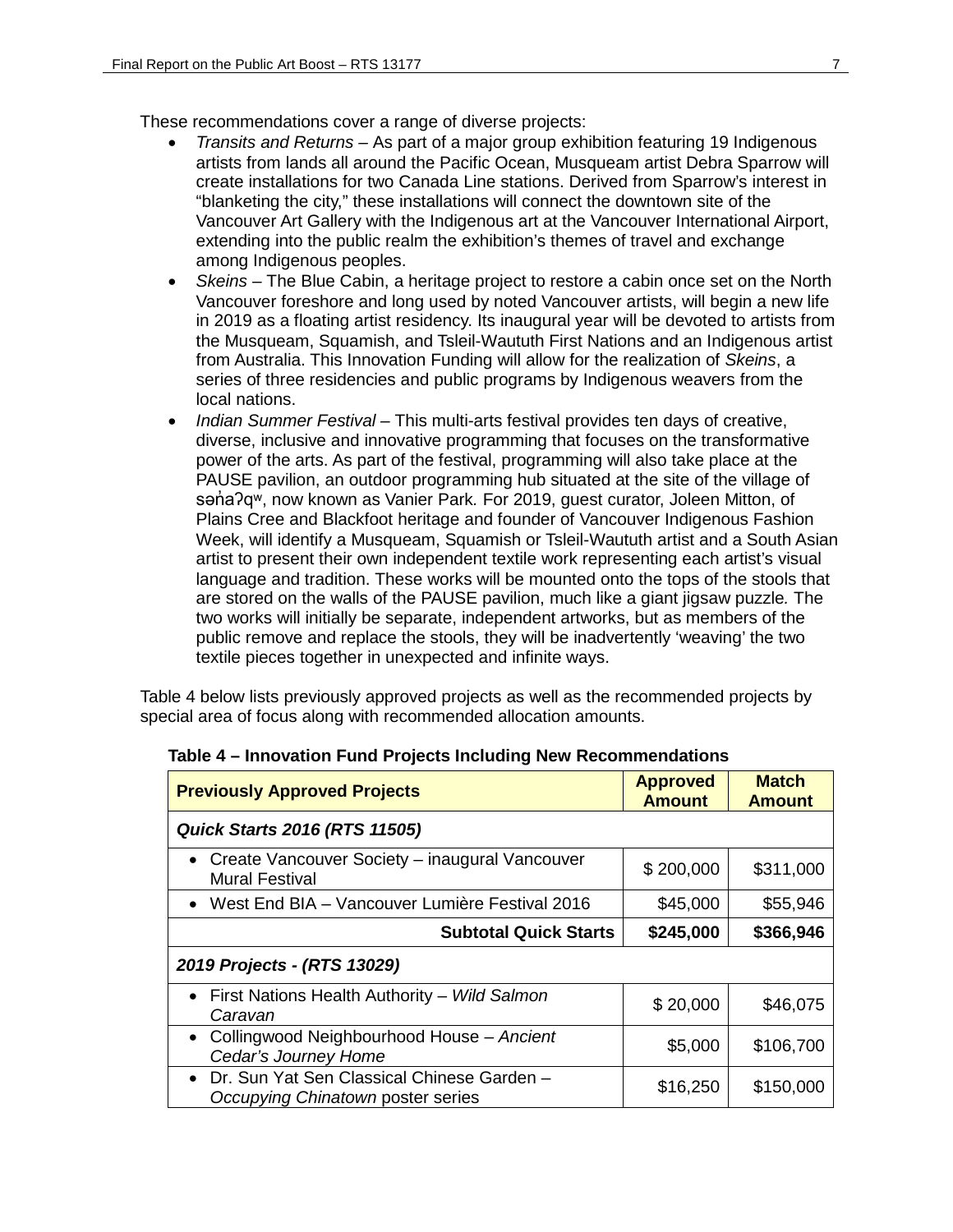| • Contemporary Art Gallery - Feminist Land Art<br>Retreat site activation and Neighbours poster series | \$25,865                  | \$116,650                     |
|--------------------------------------------------------------------------------------------------------|---------------------------|-------------------------------|
| • Creative City Strategy Symposium                                                                     | \$100,000                 | \$0                           |
| Subtotal 2019                                                                                          | \$167,115                 | \$419,425                     |
| <b>2019 New Projects Recommended</b>                                                                   | Recomm'd<br><b>Amount</b> | <b>Match</b><br><b>Amount</b> |
| • The Blue Cabin - Skeins                                                                              | \$30,000                  | \$38,500                      |
| • Vancouver Art Gallery - Transits and Returns                                                         | \$37,885                  | \$246,180                     |
| • Indian Summer Festival                                                                               | \$20,000                  | \$66,500                      |
| <b>Subtotal New Projects</b>                                                                           | \$87,885                  | \$351,180                     |
| <b>TOTAL INNOVATION FUND PROJECTS</b>                                                                  | \$500,000                 | \$1,137,551                   |

### *Implications/Related Issues/Risk*

#### *Financial*

This report is the fifth and final report regarding allocation of funds approved by Council on June 2, 2016. No new funds are requested at this time. Please refer to **Appendix B** for a detailed breakdown of the previously approved Public Art Boost allocations and the source of funds.

This report recommends allocations of \$87,885, source of funds is the Innovation Fund as previously approved through the Public Art Boost.

The Innovation Fund has a target leverage of 3:1 matching requirements. The recommended \$87,885 contribution will leverage \$351,180 cash and in-kind support from external sources, a 4:1 ratio. Furthermore, Public Art Boost projects advance key civic objectives:

- City of Reconciliation goals
- Early finding themes of the Creative City Strategy's pre-engagement phase
- Healthy City Strategy long term goal "Expressing Ourselves"

The final recommendations in this report results in the City's total support of \$500,000 in Innovation Funds leveraging a total of \$1,137,551 in external cash and in-kind support, a ratio of 2.3:1.

**Appendix C** outlines the external investment leverage and alignment of the recommended projects to City Priorities. It also demonstrates clear outcomes and transformation toward City of Vancouver goals.

### *CONCLUSION*

Since the Public Art Boost was approved by Council on May 31, 2016, staff have recommended \$1,412,115 in funding allocations to augment public art activities in Vancouver and raise awareness through new events and projects. This report identifies allocations for the remaining \$87,885 to support three new public art projects.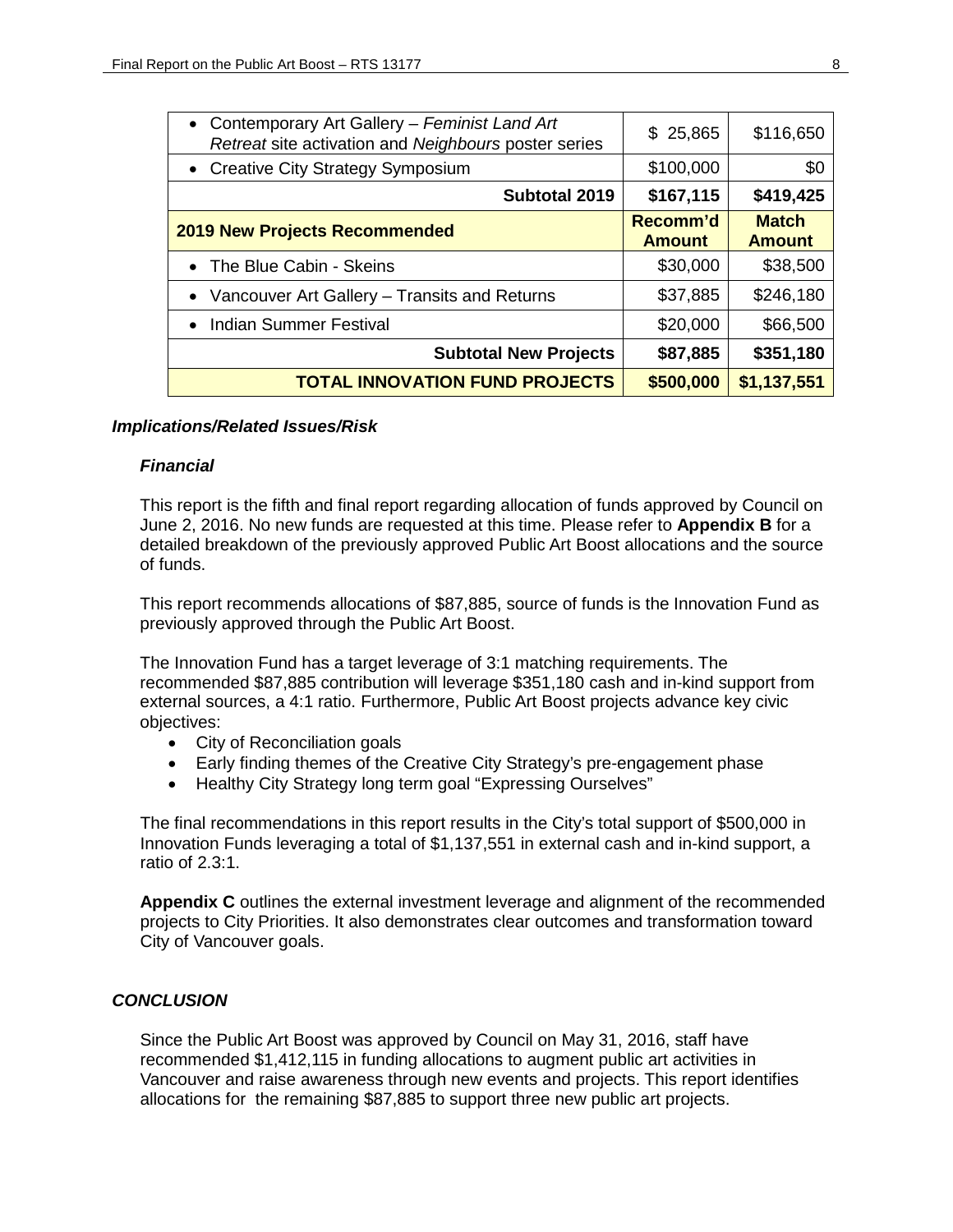The Public Art Boost has attracted a wide range of partners and projects that have continued to advance Council's goals of leveraging funds and partner resources to support the creativity and commitment of arts organizations and other partners' efforts to increase the amount and diversity of art expression throughout the city and enhance the experience of the public realm for residents and visitors alike.

\* \* \* \* \*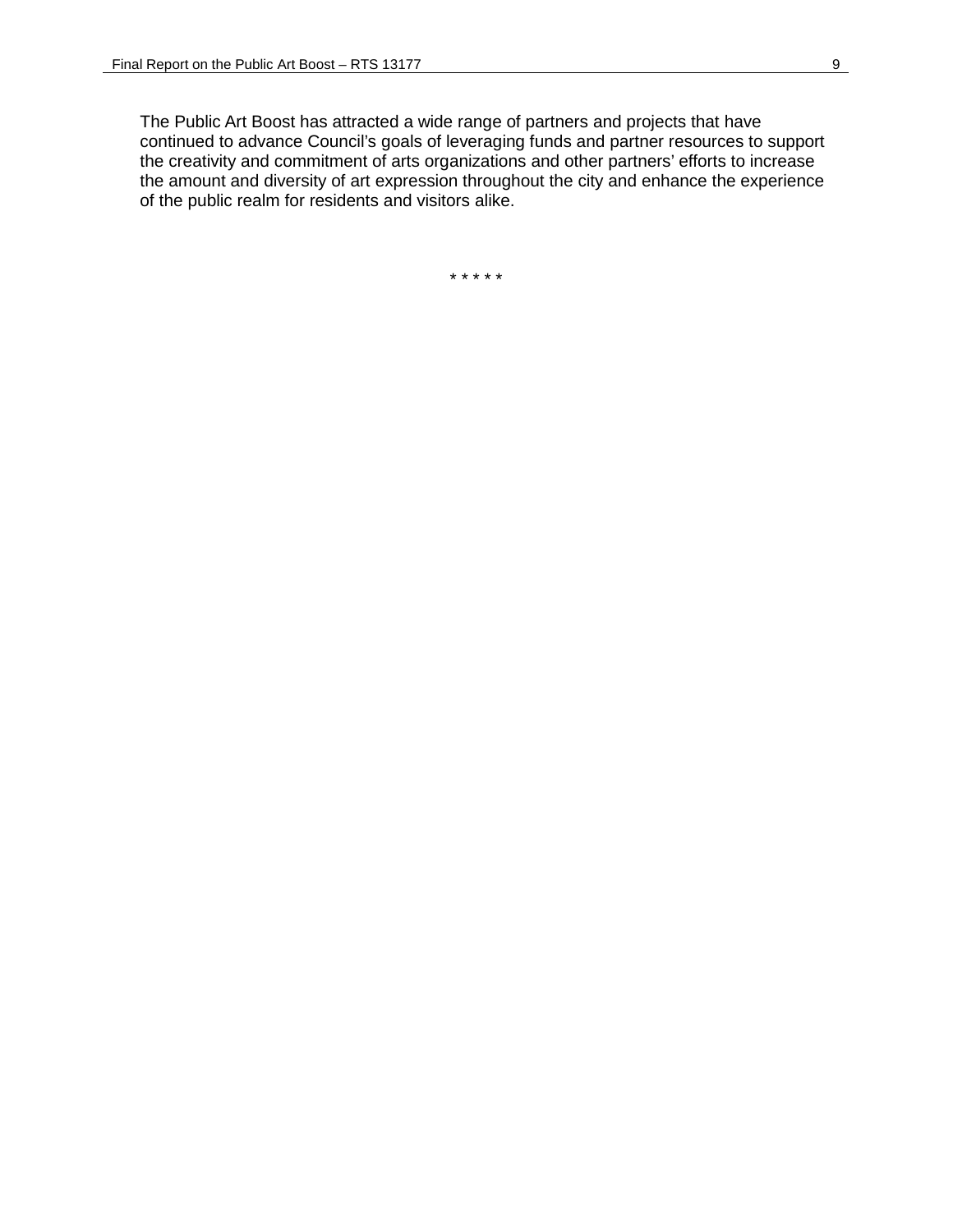# **APPENDIX A**

# **Motion Approved by City Council, May 31, 2016**

B.4

### **4. Public Art Boost (adopted unanimously)** MOVER: Councillor Deal SECONDER: Mayor Robertson WHEREAS

1. Vancouver has a successful public and community art program which has resulted in over 400 pieces of public art and community art installations of various forms throughout the City over the past 25 years;

2. Vancouver is well situated to expand the profile of public art in the city, with opportunities for public art such as numerous blank walls and public spaces;

3. Many local organizations, Business Improvement Areas in particular, are interested in expanding the amount of murals and other public and community art in their areas;

4. The City recently adjusted funding options for developers in an effort to increase funding for public art on civic, park, and private property through a process managed by the City;

5. Vancouver's public and community art should provide more opportunities to integrate local First Nations artwork in the public realm and reflect the multicultural nature and changing demographics of the City;

6. There are identified barriers to public art installations, including murals, which can and should be addressed;

7. Other cities such as San Francisco have examples of robust public art programs with high profiles and numerous opportunities for local artists.

THEREFORE BE IT RESOLVED THAT Council direct staff to create a "public art boost" with the following efforts:

- Quick starts to be brought back to Council as soon as possible and no later than the end of July. These should include:
	- $\circ$  Identification of barriers to public art and suggestions of what steps are necessary to remove them;
	- $\circ$  Identification of projects already in process which can be enabled to be installed during the Summer of 2016;
- Opportunities to use the Innovation Fund to leverage community partners to enable significant new public art projects for 2016 and 2017;
- Consultation with cultural and business communities, other organizations and interested residents on expansion of public and community art opportunities and projects;
- A robust plan to ensure existing public art is maintained;
- A public awareness campaign about Vancouver's public art.

\* \* \* \* \*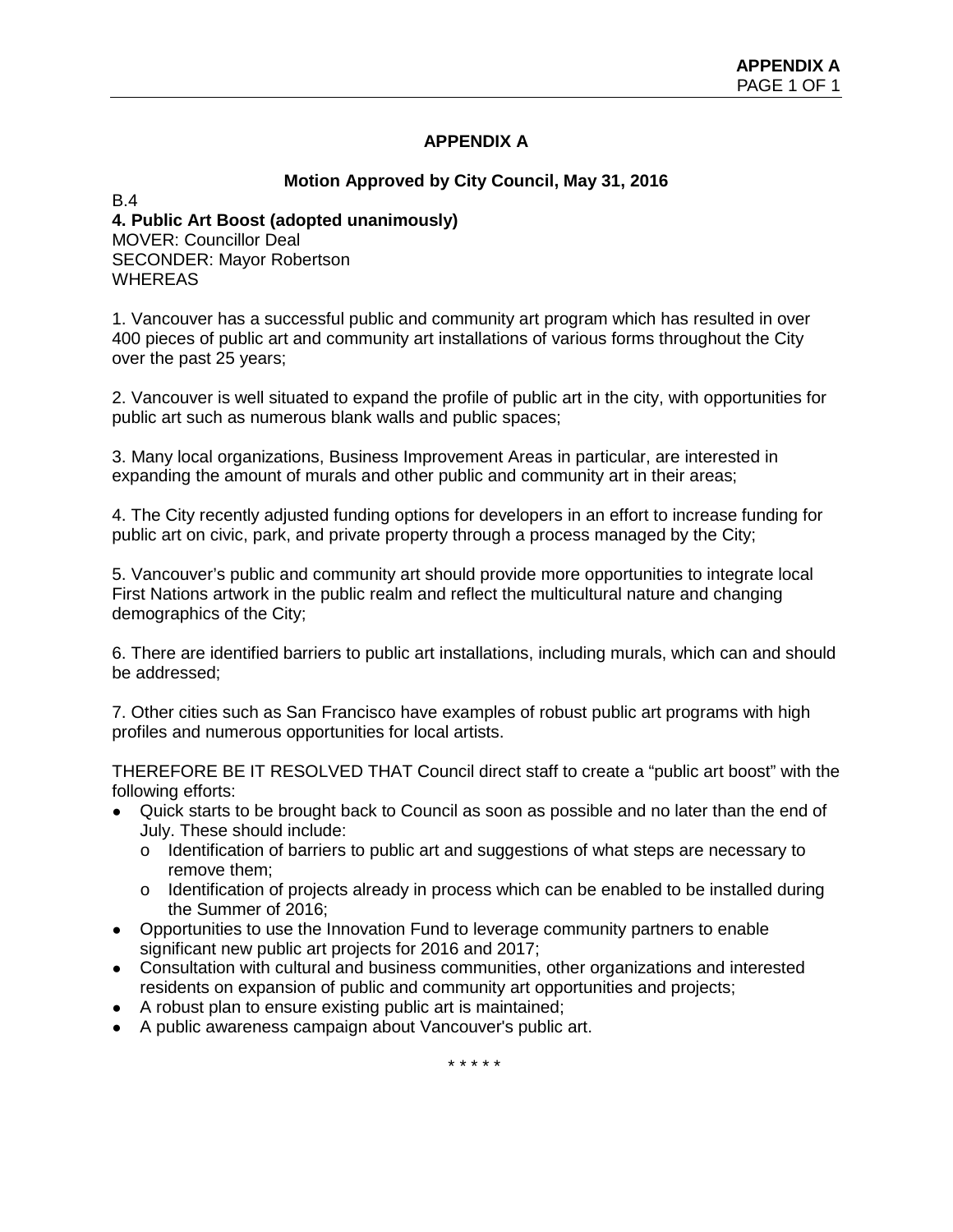### **APPENDIX B**

# **Public Art Boost Total Allocations and Source of Funds**

|                                                        |                                       |                                 | <b>Funding Allocation</b> |                        |           |                  |
|--------------------------------------------------------|---------------------------------------|---------------------------------|---------------------------|------------------------|-----------|------------------|
|                                                        | <b>Public</b><br>Art<br><b>Boosts</b> | <b>Funding</b><br><b>Source</b> | 2016                      | 2017 &<br>2018         | 2019      | <b>Subtotals</b> |
| 2016 Quick Starts                                      |                                       |                                 |                           |                        |           |                  |
| <b>Create Vancouver</b><br>Society (Mural Festival)    | \$200,000                             | Innovation<br>Funds             | \$200,000                 | \$0                    | \$0       | \$200,000        |
| Lumière Festival<br>Society                            | \$45,000                              | Innovation<br>Funds             | \$45,000                  | \$0                    | \$0       | \$45,000         |
| <b>City Studio</b><br>(Imagination Zone)               | \$110,000                             | Capital                         | \$110,000                 | \$0                    | \$0       | \$110,000        |
| Musqueam<br>Infrastructure Project                     | \$100,000                             | Capital                         | \$100,000                 | \$0                    | \$0       | \$100,000        |
| <b>Public Art Community</b><br>Grants                  | \$300,000                             | Capital                         | \$0                       | \$300,000 <sup>1</sup> | \$0       | \$300,000        |
| <b>Subtotal Quick Starts</b>                           | \$755,000                             |                                 | \$455,000                 | \$300,000              | \$0       | \$755,000        |
| 2017 & 2018 New<br><b>Projects</b>                     |                                       |                                 |                           |                        |           |                  |
| <b>Create Vancouver</b><br>Society (Mural Festival)    | \$200,000                             | Capital                         | \$0                       | \$200,000              | \$0       | \$200,000        |
| <b>Public Art Boost</b><br>Projects                    | \$290,000                             | Capital                         | \$0                       | \$290,000              | \$0       | \$290,000        |
| <b>Subtotal 2017 &amp; 2018</b><br><b>New Projects</b> | \$490,000                             |                                 | \$0                       | \$490,000              | \$0       | \$490,000        |
| 2019 New Projects                                      |                                       |                                 |                           |                        |           |                  |
| <b>Innovative Partnerships</b>                         | \$67,115                              | Innovation<br>Funds             | \$0                       | \$0                    | \$67,115  | \$67,115         |
| <b>Creative City Strategy</b><br>Symposium             | \$100,000                             | Innovation<br>Funds             | \$0                       | \$0                    | \$100,000 | \$100,000        |
| <b>Final Innovative</b><br>Partnerships                | \$87,885                              | Innovation<br>Funds             | \$0                       | \$0                    | \$87,885  | \$87,885         |
| <b>Subtotal 2019 New</b><br><b>Projects</b>            | \$255,000                             |                                 | \$0                       | \$0                    | \$255,000 | \$255,000        |

<sup>1</sup>Amount of \$300,000 does not include \$32,050 contributed from the Public Art capital budget for a total amount of \$332,050 for the Public Art Community Grants.

**TOTAL \$1.5M \$455,000 \$790,000 \$255,000 \$1.5M**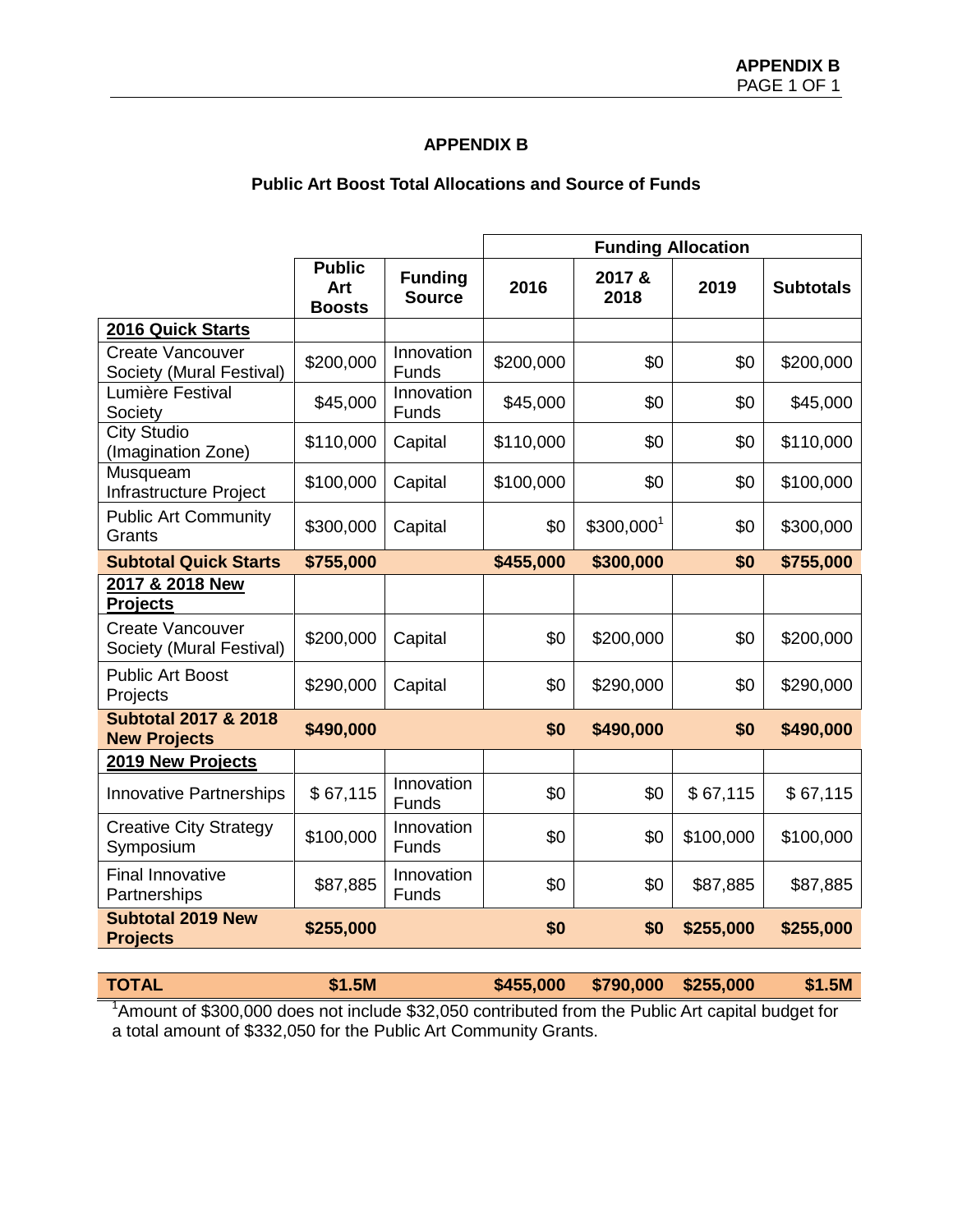# **Appendix C**

# **Innovation Fund Guidelines and Alignment**

### **City of Vancouver Innovation Fund:**

Increasingly, more opportunities exist to work with other parties to leverage expertise, funding, and access to various in kind resources in order to focus on strategic areas important to the city. This form of leverage allows the City to continue to advance its policy priorities at a lower cost to taxpayers.

The Innovation Fund is expected to build on the City's experience in leveraging funding and expertise with outside agencies, other levels of government, private sector, universities and notfor-profits to advance key City priorities through aggressive leveraging of external partners.

Some examples of these types of unique opportunities would include: Enhancing the success of our urban aboriginal residents; enhancing our local economy with an emphasis on social enterprise particularly in the green sector; innovative child care programs for children at risk; cultural programs which enhance the community and create local jobs for artists; enhancing the involvement of our seniors in community; enhancing our sport strategy through partnerships of significant sporting initiatives; sport for youth at risk; and others.

### Guidelines for accessing City of Vancouver Innovation Fund:

With the establishment of an Innovation Fund, one time innovative projects can be funded to advance key agendas in the city. Accessing the City of Vancouver Innovation is at Council discretion; however, the following guidelines have been established to optimize the use of the fund:

- Aligns with Council Agenda (Housing, Public Safety, Economy, Environment)
- Demonstrates clear outcomes
- Matching requirements target leverage of 3:1 (minimum 1:1) 3rd party investment (cash and in-kind) to City funding
- Size of CoV contribution should enable a broad range of programs to be supported by fund (Guideline - maximum project size of \$250,000 recommended).
- Projects which are one-time innovative opportunities; maximum commitment for expenditure of funds - up to 2 years
- Supports transformation and innovation in meeting City goals; shines a spotlight on Vancouver

**Table 5** on the following page indicates how the recommended funding in this report aligns with the guidelines for the Innovation Fund to support broader civic strategies and illustrates innovation and transformation.